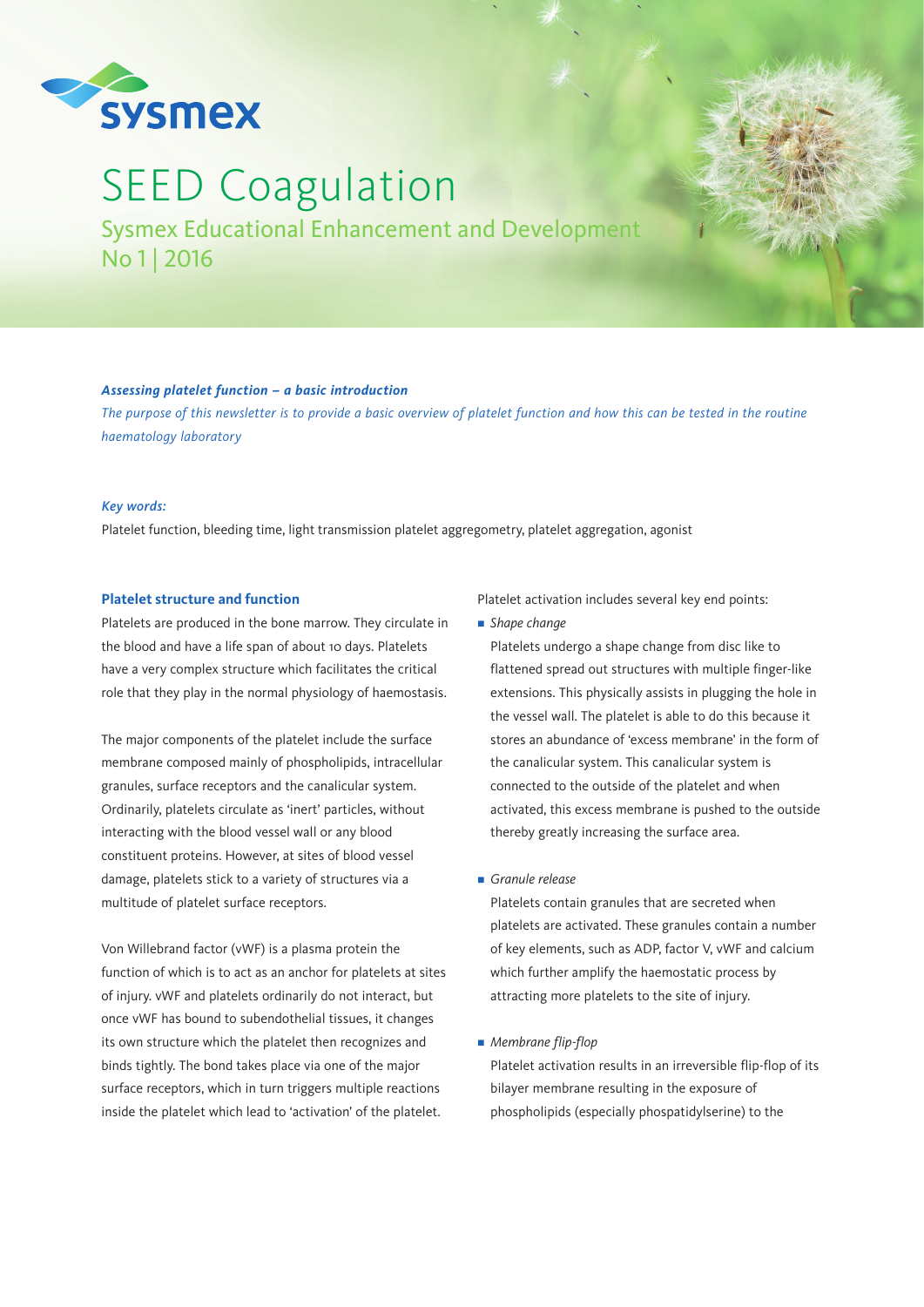plasma which are normally housed primarily within the inner leaflet of the platelet membrane and hence separated from plasma proteins. This is a critical step in the haemostatic process as phospholipid is an essential element in the support of the coagulation cascade.

#### **n** *Fibrinogen receptor*

Another vital consequence of platelet activation is the induction of a shape change in the main surface receptor for fibrinogen. As the fibrinogen molecule has two identical arms, one fibrinogen molecule is able to bind to fibrinogen receptors on adjacent platelets thereby linking them together.

The overall effect of this is that there is now a physical seal comprising of stretched out platelets which are tethered to collagen in the vessel wall at the site of injury. The primary platelet plug by itself is however only a temporary seal, and the formation of a proper clot is needed in order to seal the vessel wall securely whilst the damaged vessel repairs itself. The exposed phosphatidylserine on the activated platelets surface is ready to support the coagulation cascade which has its substrate fibrinogen right there, holding the platelets together.

#### **Platelet abnormalities**

#### *a) Abnormalities of platelet count*

The risk of bleeding is directly proportional to the degree of thrombocytopenia. There are numerous causes of thrombocytopenia the topic of which is beyond the scope of this newsletter. Likewise, very high platelet counts, as may be observed in the essential thrombocythemia, carry an increased risk of clotting. Platelet counts are readily measurable on haematology analysers. The standard principle of measurement is impedance which assigns particles to a particular cell class, e.g. platelet or red blood cell, based purely on size. In the event of there being red cell fragments, or extreme microcytosis, or giant platelets present, the platelet count may be erroneous. In such instances, an optical platelet count, as is available by measuring samples in the reticulocyte channel on Sysmex haematology analysers, should be used to provide an accurate platelet count.

### *b) Abnormalities of platelet function*

Qualitative platelet abnormalities are generally divided into acquired or inherited defects. Whilst relatively rare, the latter are generally further classified according to which aspect of platelet function is affected as shown in Table 1.

# *Table 1 Classification of inherited disorders of platelet function*

- 1. Disorders of platelet adhesion (defects in platelet-vessel wall interaction)
	- Von Willebrand disease (vWD) (plasma vWF defect or deficiency)
	- Bernard-Soulier syndrome (GPIb defect or deficiency).
- 2. Disorders of platelet aggregation (defects in platelet-platelet interaction)
	- Glanzmann's thrombasthenia (GPIIb/IIIa defect or deficiency)
	- $\blacksquare$  Congenital afibrinogenemia (absence of plasma fibrinogen).

#### 3. Disorders of platelet granules

- Storage pool disorder
- Quebec platelet disorder.

4. Disorders of platelet signaling

- Defects in platelet receptor-agonist interaction (e.g. ADP, collagen etc.)
- Other signaling defects (e.g. calcium mobilization).
- 5. Defects in platelet cytoskeleton regulation ■ Wiskott-Aldrich syndrome.
- 6. Membrane phospholipid defects (disorder of platelet membrane clotting factor interaction
	- Scott syndrome.

Acquired platelet disorders, as listed in table 2, in contrast are common.

*Table 2 Common causes of acquired platelet functional disorders*

#### 1. Drugs

- $\blacksquare$  Therapeutic intent is platelet inhibition (e.g. aspirin, Clopidogrel)
- Platelet inhibition is a side effect (e.g. cephalosporin antibiotics)
- 2. Herbal supplements, foods and alcohol
- 3. Renal failure
- 4. Haematological disorders
	- $\blacksquare$  Myeloproliferative disorders
	- $\blacksquare$  Myelodysplastic syndromes
- 5. Cardiopulmonary bypass circuits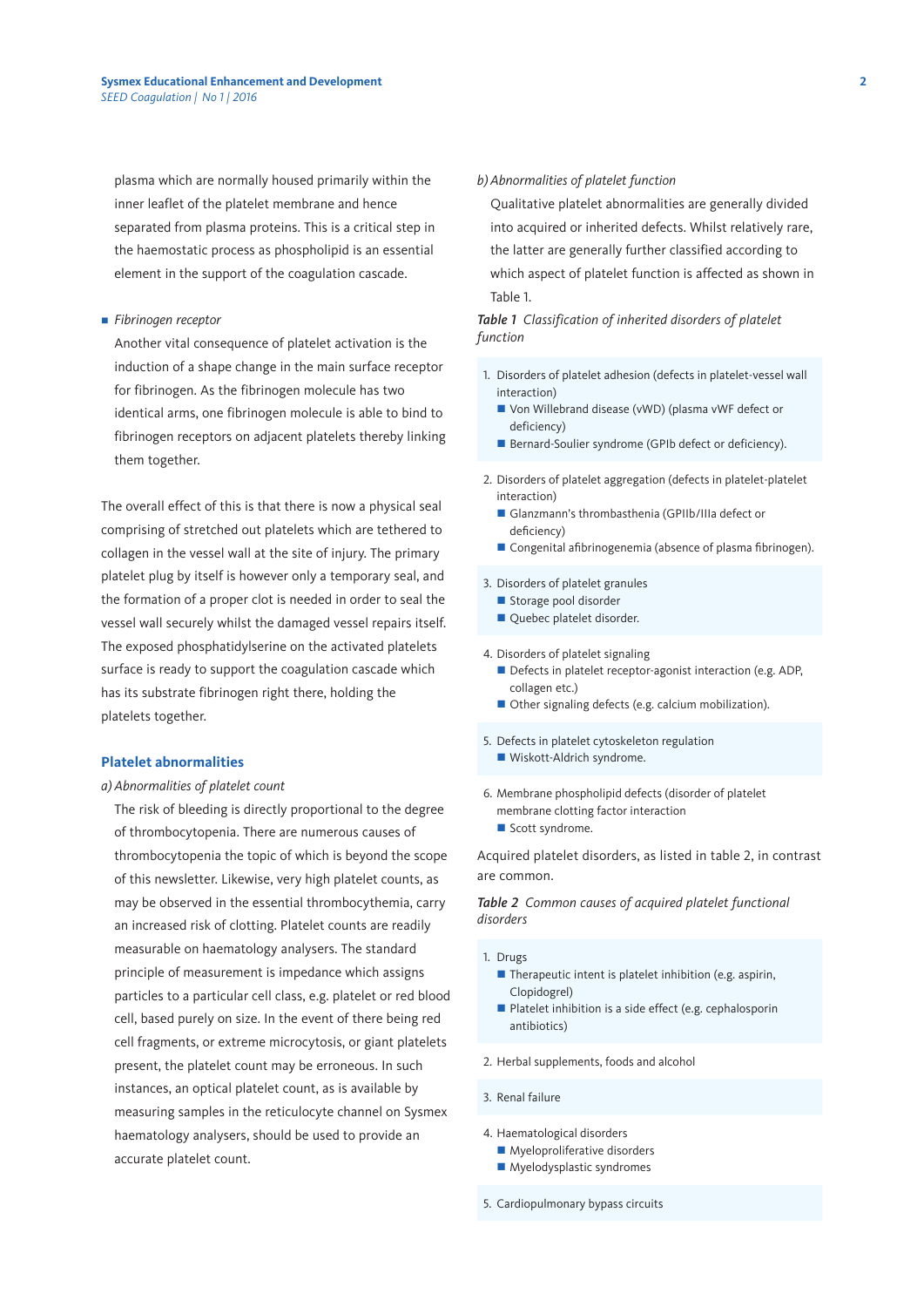# **Approach to patients with suspected platelet dysfunction**

Clinical assessment of bleeding history, family history, review of medication and exposure to any substances with platelet inhibitory properties as well as symptoms of underlying systemic disease and physical examination will guide a clinician to distinguish between primary (platelet and vessel wall) and secondary haemostatic (coagulation) disorders. During this process it is essential to recognise that numerical and/or functional platelet disorders are prevalent amongst patients with abnormal bleeding and may be clinically indistinguishable from other haemostatic disorders, particularly von Willebrand disease (vWD). Platelet disorders can also sometimes co-exist with other coagulation factor defects or vWD. Laboratory investigations of platelet number and function are therefore recommended in any patient where bleeding symptoms are not fully explained by standard clinical laboratory investigations.

# **Laboratory investigation of suspected platelet abnormalities**

The diagnostic evaluation of platelet disorders is complex, poorly standardised and time consuming. This coupled with the wide spectrum of a known range of disorders some of which are very rare, presents a significant challenge to even the best diagnostic laboratory.

Baseline tests should include as a minimum a full blood count (FBC) to evaluate platelet count and to assess general haematological status as well as peripheral smear review to comment on platelet morphology. Even though the history may favour a primary haemostatic defect, baseline coagulation tests such as the prothrombin time (PT) and activated partial thromboplastin time (aPTT) should always form part of the baseline investigation of a patient with a bleeding diathesis.

#### *a) Von Willebrand factor (vWF) assays*

vWD is the commonest inherited bleeding disorder with highly variable underlying mutations and consequently also highly variable clinical manifestations, ranging from a severe bleeding diathesis to easy bruising syndromes. Although not a platelet disorder, vWF is essential for normal platelet adhesion hence any work-up of a

suspected primary haemostatic defect would be incomplete without assays of vWF antigen and activity levels (please see SEED No 11\_2011 for details).

#### *b) Bleeding time*

The bleeding time is a very basic screening test of primary haemostasis. In the most commonly utilised method (Ivy) a blood pressure cuff is applied to the arm and inflated to 40mmHg. After cleansing the skin, a superficial incision of controlled depth and length is made. This can be done with a sterile blade or scalpel but nowadays most laboratories make use of a disposable template device which controls the size and depth of the cut. Once the cut is made, the time taken to stop bleeding is recorded. From the time of incision until the cessation of bleeding, filter paper is applied to the edge of the cut every 30 seconds. As long as blood is absorbed, active bleeding is still occurring.

The bleeding time is considered prolonged if it exceeds 9 minutes. Causes of prolonged bleeding time include thrombocytopenia, von Willebrand disease, platelet function defects or more rarely abnormalities of collagen (or other structural proteins) compromising the integrity of the blood vessel wall.

The bleeding time is however a poorly reproducible test and is operator dependent and influenced by nonhaemostatic factors such as skin temperature, age and haematocrit. Consequently the bleeding time is no longer widely used nor recommended as a screening test for primary haemostatic abnormalities as defects are inconsistently detected.

# *c) Platelet Function Analyser (PFA) closure time* The PFA-100 is a commercially available test system whereby citrated blood is aspirated at high shear rates through single-use cartridge containing an aperture which is coated with collagen and either adrenalin or ADP. These agonists initiate platelet adhesion which triggers platelet aggregation and progressive closure of the aperture. The closing time is recorded. Closing times are influenced by other factors and therefore should not be interpreted without knowledge of platelet count and haemoglobin level. Thrombocytopenia and anaemia can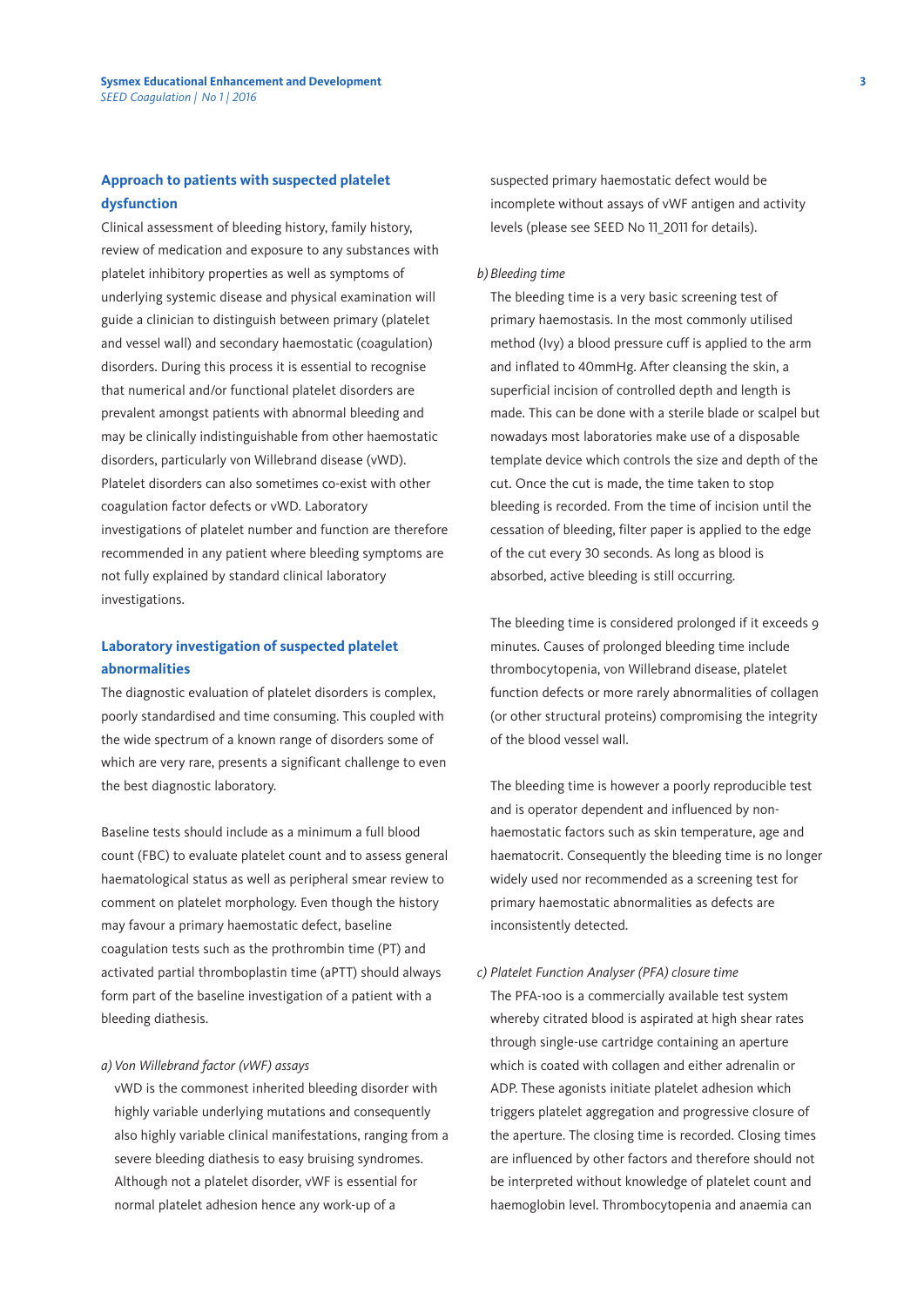both cause prolongation of closing time which could be erroneously interpreted as defects of platelet function. Detailed discussion of the PFA is beyond the scope of this newsletter.

## *d) Platelet aggregation studies*

Platelet aggregation studies are the most widely available specific laboratory tests of platelet function. Light transmission aggregometry, which has been used for over 50 years, although considered the gold standard of testing, is a poorly standardized test with wide interlaboratory variability. However, when conducted under stringent conditions, it provides valuable insights into platelet function.

#### $\blacksquare$  Test principle

 The test is performed on platelet rich plasma (PRP) obtained from whole blood collected in citrate. Platelet aggregometers measure the change in optical density (or light transmittance) over time of stirred PRP in cuvettes at 37°C after addition of an agonist. The neat PRP sample has platelets in suspension, and much like water droplets suspended in the air in foggy or misty

conditions, light shone at the sample will be dispersed and not pass through. However, as platelets are activated in response to the agonist and begin to stick to each other (aggregate), they start to settle and progressively allow light to transmit through. The amount and rate of increase in transmitted light are directly proportional to the reactivity of the platelet to the agonist. The changes in light transmission are recorded as a reaction curve plotted against time. (See figure 1). The principles of aggregation can be viewed as an animated movie at the following link: http://www. platelet-research.org/3/aggregometry.htm

#### **n** Sample preparation

 Testing is ideally conducted between 30 minutes and 2 hours post sample collection but no older than 4 hours. Citrated whole blood samples are collected and differentially centrifuged to obtain PRP and platelet poor plasma (PPP) respectively. Platelet count should be performed on the PRP. Values of between 150 and 600 x 109/L are acceptable for testing. Adjusting the PRP platelet value to within normal limits with PPP is no longer recommended as this can stimulate platelet



*Fig. 1 The principle of optical platelet aggregometry*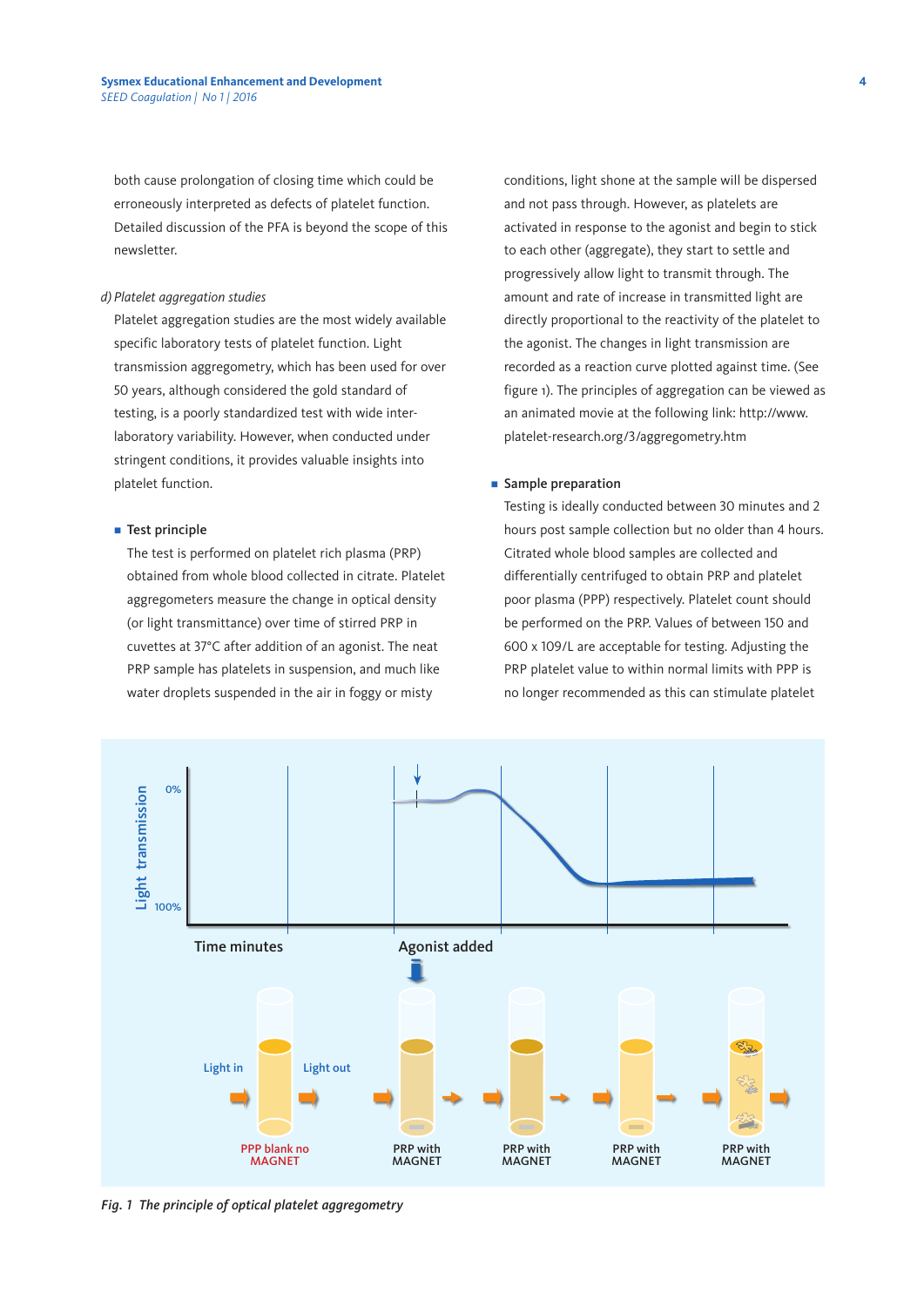activation. Normal control samples are prepared in the same way.

 The presence of lipaemia may interfere with light transmission hence it is recommended that patients fast prior to blood collection. Samples should also not be refrigerated as cooling may temporarily inhibit platelet responsiveness.

# ■ Platelet agonists

 The traditional agonists used for baseline testing are shown in table 3.

*Table 3 Common causes of acquired platelet functional disorders*

| Agonist                 | Receptor target                                                  |
|-------------------------|------------------------------------------------------------------|
| ADP                     | P <sub>2</sub> Y <sub>1</sub> and P <sub>2</sub> Y <sub>12</sub> |
| Adrenalin (epinephrine) | Adrenoreceptors                                                  |
| Arachidonic Acid        | Tests Thromboxane generation<br>and TX receptor                  |
| Collagen                | GPVI and GPIa/IIa                                                |
| Ristocetin              | GPIb (and vWFs function)                                         |

 Addition of a platelet agonist to the PRP leads to platelet activation, which manifests as a change in their shape from discoid to spiny spheres which is associated with a transient increase in optical density. The only exceptions to this are ristocetin which causes platelet agglutination rather than aggregation i.e. there is no binding of fibrinogen and adrenalin which does not induce a shape change.

There are two types of agonists:

- Weak Agonists e.g. ADP and adrenalin: These induce platelet aggregation without inducing secretion of platelet granules.
- n *Strong Agonists* e.g. collagen, thrombin, thromboxane (TxA2): These directly induce platelet aggregation, TxA2 synthesis and platelet granule secretion.

 Strong agonists, when used at low concentrations, may act like weak agonists, but weak agonists even at high concentrations will not act as strong agonists.

 The aggregation response to an agonist is amplified by the production of TxA2 from platelet membrane phospholipids and by the secretion of ADP from the platelet dense granules. ADP and TxA2 are agonists, which, by binding to their specific receptors, amplify the aggregation response of the platelet. Platelet secretion can sometimes follow aggregation induced by a weak agonist. This requires the synthesis of endogenous TxA2 by the platelet that can be triggered by the close platelet-to-platelet contact that occurs during platelet aggregation.

 With some weak agonists, like ADP and adrenaline, at critical concentrations, the platelet aggregation curve has a biphasic appearance: an initial wave of aggregation (primary wave), followed by a secondary wave of aggregation, which is usually irreversible. Secondary wave aggregation may not occur and the primary wave may disaggregate. At higher agonist concentrations (except with adrenalin) the two waves of aggregation combine and only a single wave is seen and the biphasic waveform is absent. Figure 2 shows a schematic representation of a typical biphasic platelet aggregation reaction curve.



*Fig. 2 Schematic representation of a biphasic platelet aggregation reaction curve*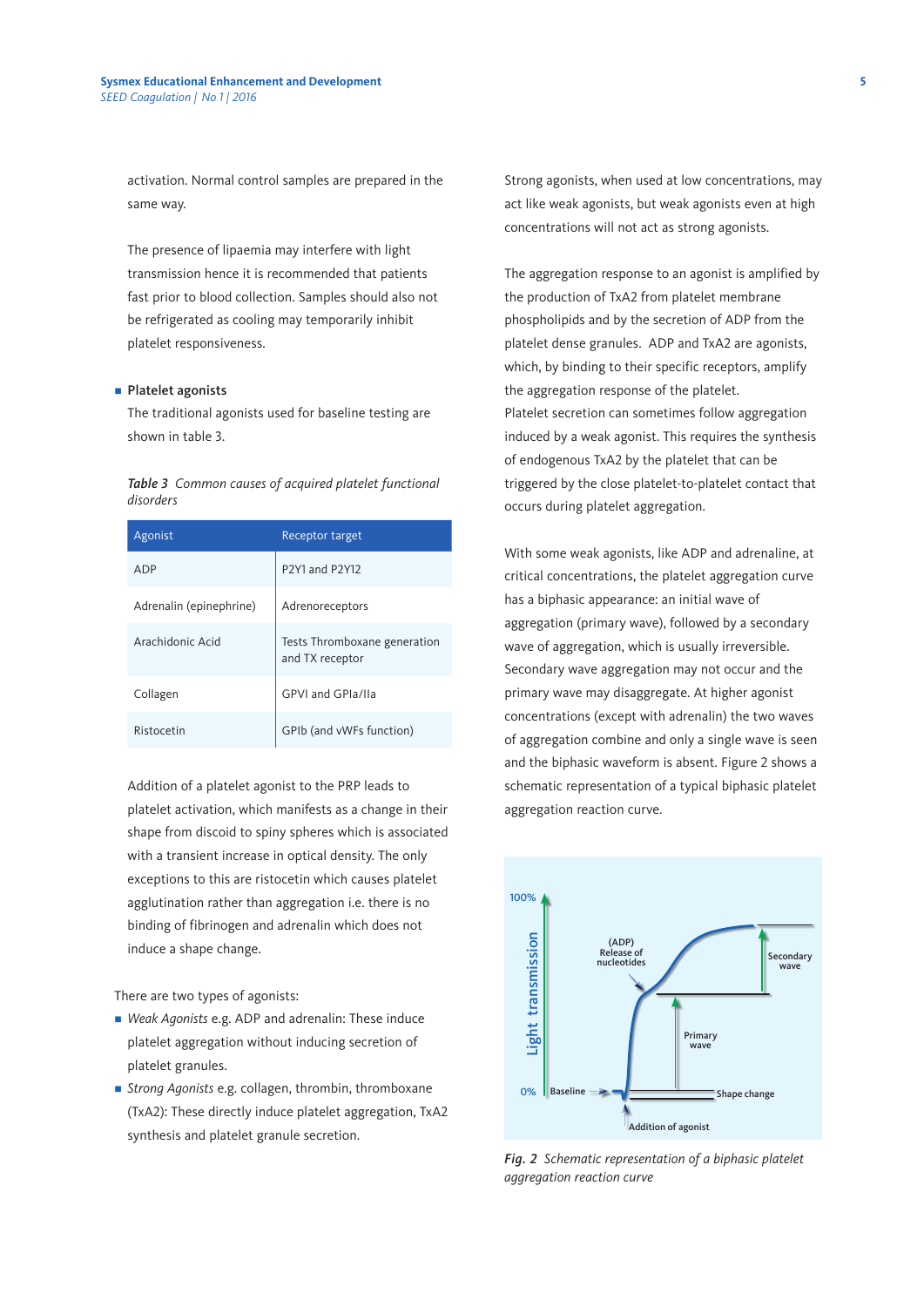# $\blacksquare$  Test method

 Traditional platelet aggregometers require manual operation. The aggregometer is calibrated prior to analysis of a patient sample. The PRP and PPP are used to define 0% and 100% light transmission respectively. Once the analyser is set, a cuvette with the appropriate volume of PRP is placed into the heating block and warmed to 37°C, the correct volume and concentration of agonist added, and the reaction recorded. This process is repeated for each agonist and for different concentrations of the same agonist.

#### **n** Interpretation

 The reaction curves expected for the different agonists at varying concentrations are predictable. Deviation from the standard curve or absence of response is indicative or platelet dysfunction (with the proviso that the platelet count is adequate and the sample was appropriately prepared and timeously measured).

 Historically the percentage of maximal aggregation was considered when interpreting platelet aggregation

studies. This is the ratio of the height of the maximal aggregation of PRP in response to any given agonist relative to the height of the PPP light transmission (100%). Nowadays as each agonist has a specific target, interpretation is more focused on the patterns observed for the panel of agonists used as this aids in honing in on the source of the platelet function abnormality. (See figure 3)

 The commonly described patterns observed on light transmission aggregometry are listed in Table 4. It should be noted however that many of these platelet function defects are rare. The most commonly observed abnormalities will be vWD (detected by an absent response to ristocetin) as well as drug related platelet inhibition. The latter is variable and depends on the drug and dosage thereof. In this regard a careful drug history is paramount for meaningful interpretation of all assays of platelet function. As platelets have an average lifespan of 7-10 days, any drug ingested over the past 10 days may still have a residual effect.



*Fig. 3 Schematic representation of platelet aggregation reaction curves for a panel of agonists. A. Bernard-Soulier disease; B. Von Willebrand disease; C. Glanzmann's thrombasthenia; D. storage pool disease (also aspirin ingestion,*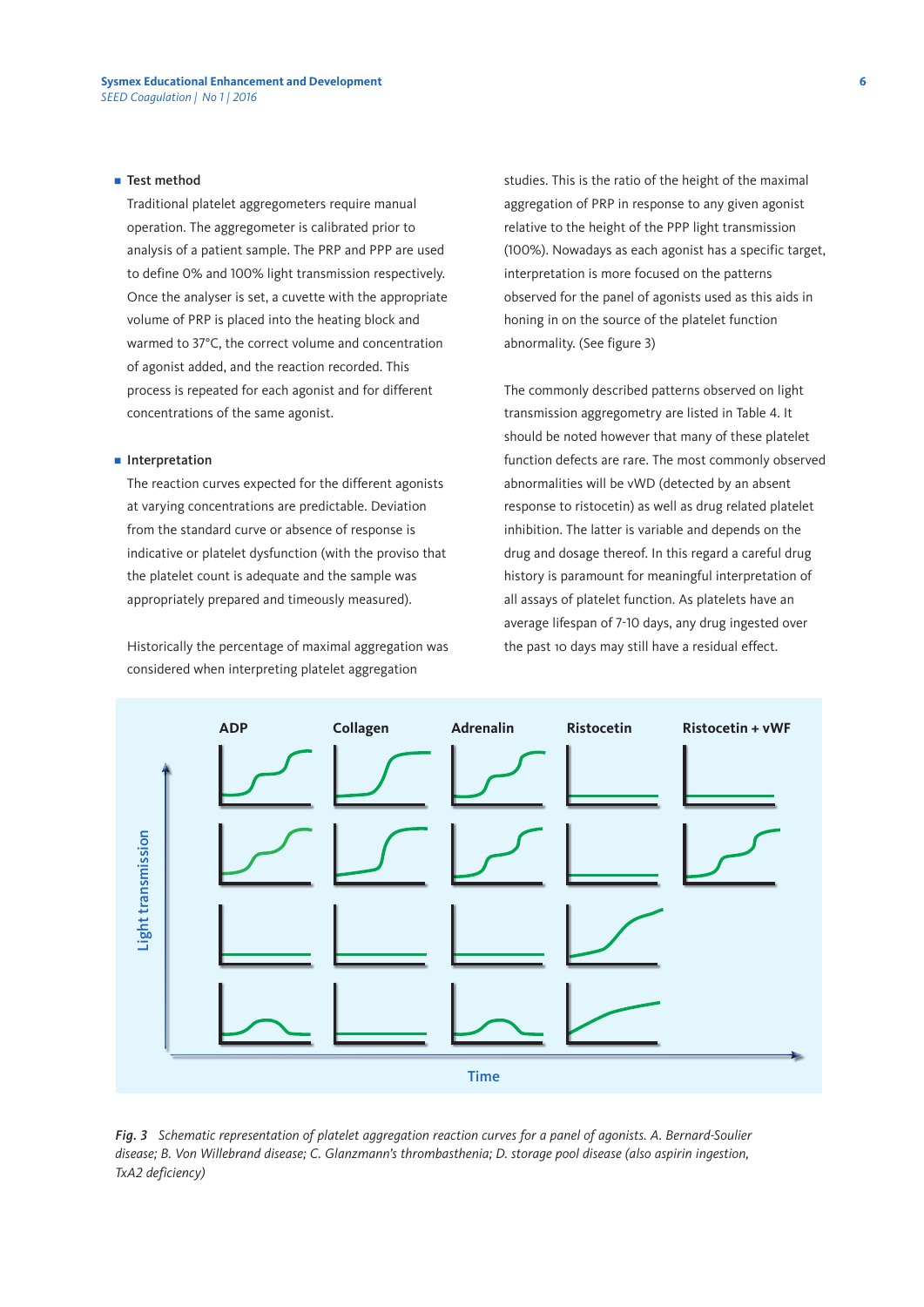## *Table 4 Characteristic findings of platelet aggregation studies*

| Findings                                                                                          | <b>Disorder</b>                                  | Comment                                                                                                                                                                                                                          |
|---------------------------------------------------------------------------------------------------|--------------------------------------------------|----------------------------------------------------------------------------------------------------------------------------------------------------------------------------------------------------------------------------------|
| Absent response to ristocetin                                                                     | Bernard-Soulier syndrome                         | Absent GPIb demonstrated on flow<br>cytometry                                                                                                                                                                                    |
|                                                                                                   | Von Willebrand disease                           | vWF deficiency                                                                                                                                                                                                                   |
| Absent or markedly impaired response to<br>all agonists except ristocetin                         | Glanzmann's thrombasthenia                       | Absent GpIIb/IIIa demonstrated on flow<br>cytometry                                                                                                                                                                              |
|                                                                                                   | Afibrinogenemia                                  | Markedly reduced plasma fibrinogen                                                                                                                                                                                               |
| Primary aggregation only with ADP,<br>adrenalin and collagen. Only partial<br>ristocetin response | Storage pool disorder<br>Platelet release defect | These findings suggest a deficiency of<br>platelet granules or a failure to release<br>granules upon activation                                                                                                                  |
| Absent aggregation to arachidonic acid.<br>Decreased or absent aggregation with<br>collagen.      | Aspirin effect                                   | Retest after a 10 day washout period (if<br>possible)                                                                                                                                                                            |
|                                                                                                   | Cyclooxygenase pathway defect                    |                                                                                                                                                                                                                                  |
| Absent response to ADP                                                                            | Clopidogrel (antiplatelet drug)                  |                                                                                                                                                                                                                                  |
| Aggregation in response to low dose<br>ristocetin (o.5mg/ml)                                      | Type 2b vWD<br>Pseudo (Platelet-type) vWD        | Normal platelets are unresponsive to low<br>dose ristocetin.<br>These conditions can be distinguished by<br>conducting specific tests for vWD and by<br>mixing patient platelets with plasma of<br>healthy donor and vice versa. |

# **Challenges with platelet aggregation studies**

Interpretation of platelet aggregation studies is complex. This is complicated further by the lack of standardization from amongst laboratories which makes comparisons difficult. Furthermore, the use of manually operated aggregometers with the need to "blank" each reaction channel with the patient's PPP before analyzing the reactivity of PRP to each agonist, makes this test very labour intensive and unsuitable for routine analysis outside of specialized haemostasis laboratories.

# **Automation of optical platelet aggregometry**

The Sysmex CS series of automated coagulation analysers (CS-2000i, CS-2100i, CS-2400, CS-2500 and CS-5100), besides clot-based, chromogenic and immunoturbidometric based testing, also have a dedicated measurement channel for platelet aggregation. Studies have shown that the results from the automated assay compare very well to conventional platelet aggregometry conducted by experienced personnel in a reference facility. Automation allows for standardization, a faster throughput with walkaway functionality and a significant reduction in the volume of PRP sample required per analysis. This is particularly valuable for the evaluation of paediatric patients in who inherited platelet abnormalities are most likely to manifest. Automation of testing therefore facilitates expanded use of platelet aggregation for the evaluation of platelet function disorders to a wider group of patients and to facilities that may not be currently offering this test.